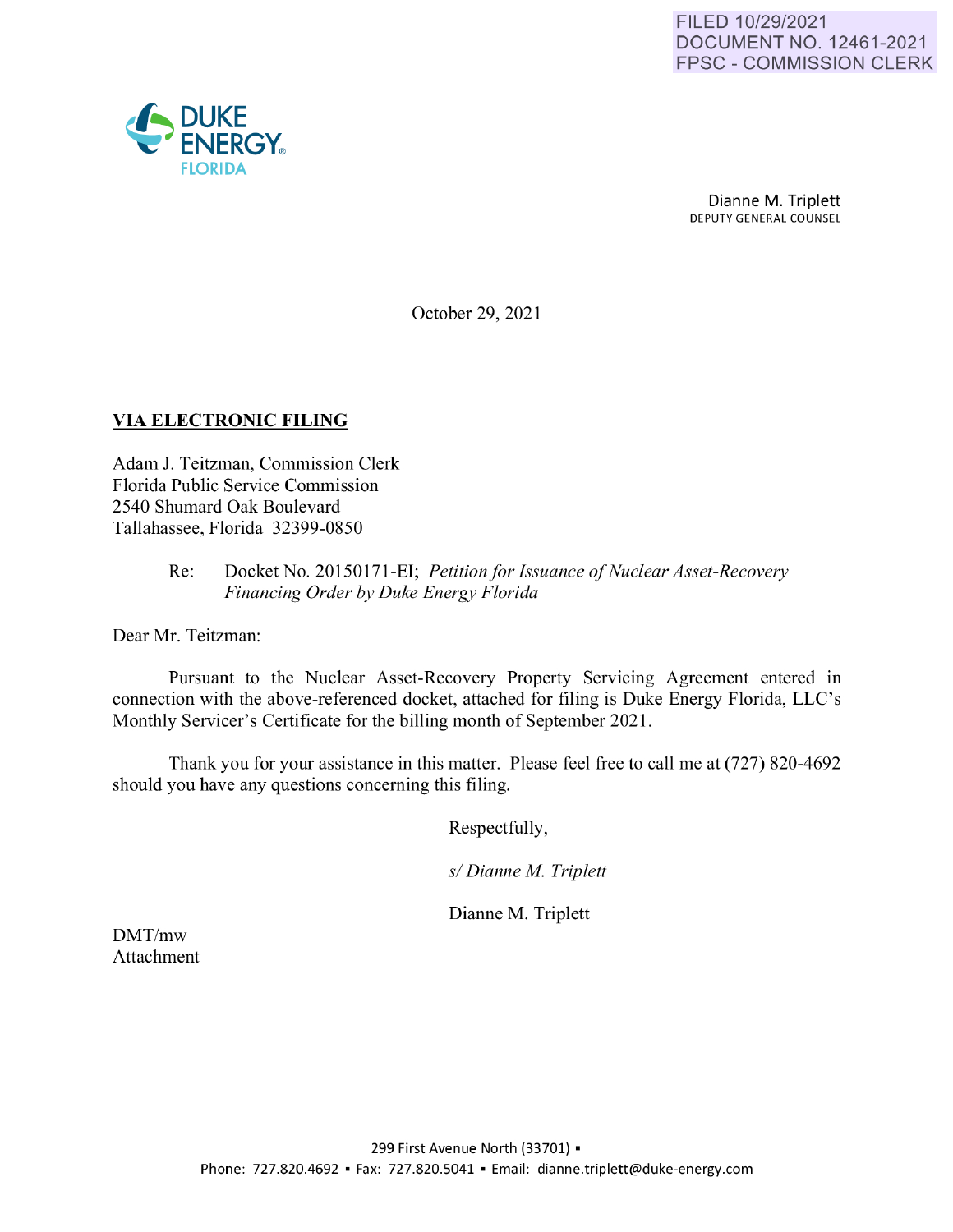# **CERTIFICATE OF SERVICE**

I HEREBY CERTIFY that a true and correct copy of the foregoing has been furnished via electronic mail to the following this 29<sup>th</sup> day of October, 2021.

|                                             | s/Dianne M. Triplett              |
|---------------------------------------------|-----------------------------------|
|                                             | Attorney                          |
|                                             |                                   |
| Theresa L. Tan                              | C. Rehwinkel / R. Gentry          |
| Office of the General Counsel               | Office of Public Counsel          |
| Florida Public Service Commission           | c/o The Florida Legislature       |
| 2540 Shumard Oak Blvd.                      | 111 West Madison Street, Room 812 |
| Tallahassee, FL 32399-0850                  | Tallahassee, FL 32399-1400        |
| $ltan(a)$ psc.state.fl.us                   | rehwinkel.charles@leg.state.fl.us |
|                                             | gentry.richard@leg.state.fl.us    |
| Jon C. Moyle, Jr. / Karen A. Putnal         |                                   |
| 118 North Gadsden Street                    | James W. Brew                     |
| Tallahassee, FL 32301                       | <b>Stone Law Firm</b>             |
| jmoyle@moylelaw.com                         | 1025 Thomas Jefferson Street, NW  |
| kputnal@moylelaw.com                        | Eighth Floor, West Tower          |
|                                             | Washington, DC 20007-5201         |
| Robert Scheffel Wright / John T. LaVia, III | jbrew@smxblaw.com                 |
| Gardner Law Firm                            |                                   |
| 1300 Thomaswood Drive                       |                                   |
| Tallahassee, FL 32308                       |                                   |
| schef@gbwlegal.com                          |                                   |
| ilavia@gbwlegal.com                         |                                   |
|                                             |                                   |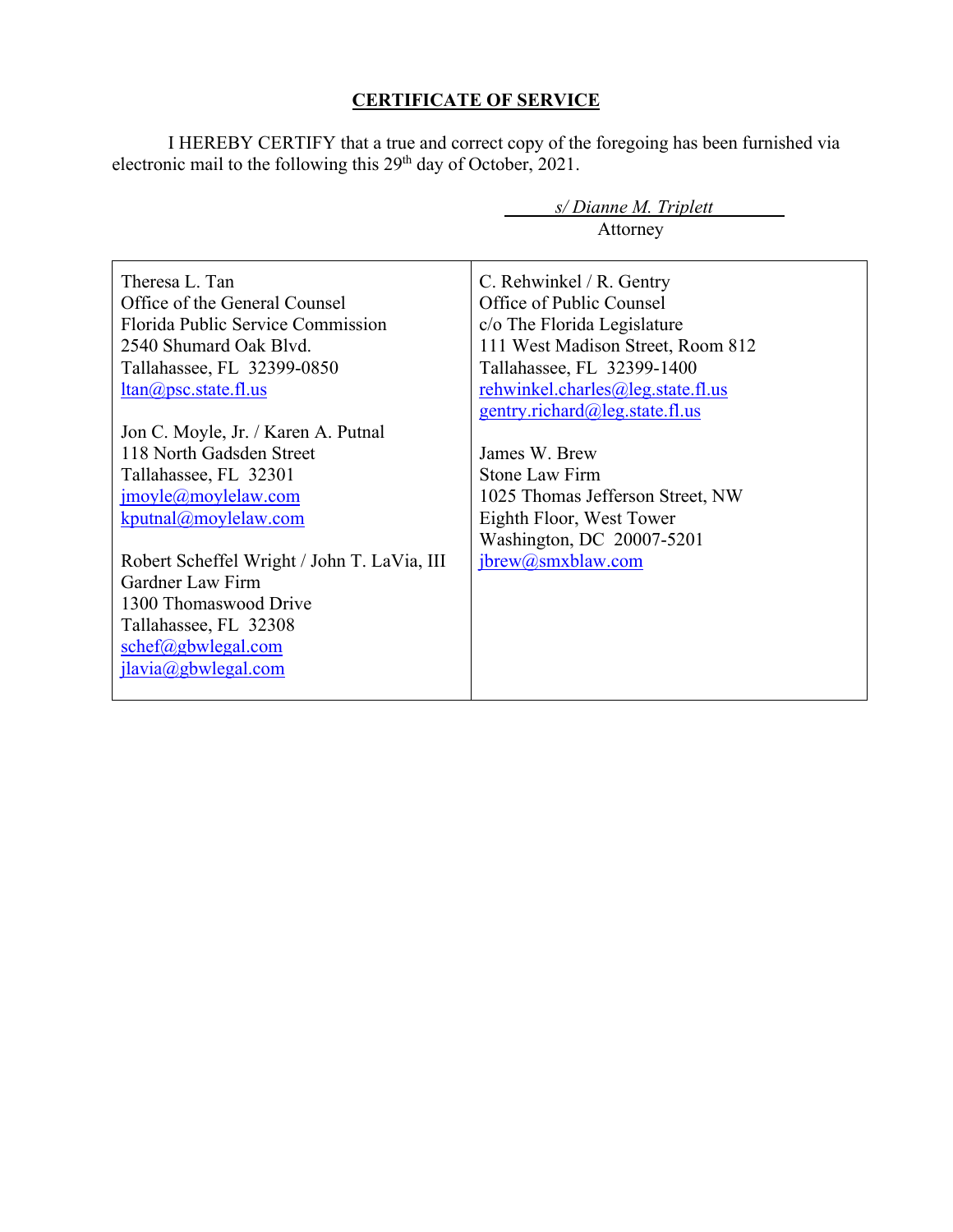## **MONTHLY SERVICER'S CERTIFICATE**

### DUKE ENERGY FLORIDA PROJECT FINANCE, LLC

### \$1,294,290,000 Series A Senior Secured Nuclear Asset-Recovery Bonds

Pursuant to SECTION 3.01(b) of the Nuclear Asset-Recovery Property Servicing Agreement dated as of June 22, 2016 by and between Duke Energy Florida, Inc., as Servicer, and Duke Energy Florida Project Finance, LLC, as Issuer (the "Servicing Agreement"), the Servicer does hereby certify as follows:

Capitalized terms used but not defined in this Monthly Servicer's Certificate have their respective meanings as set forth in the Servicing Agreement. References herein to certain sections and subsections are references to the respective sections or subsections of the Servicing Agreement.

#### Current BILLING MONTH: September 2021

#### Current BILLING MONTH: 8/30/2021 - 9/29/2021

| Standard Billing for prior BILLING MONTH: August 2021                                 |                    |       |
|---------------------------------------------------------------------------------------|--------------------|-------|
| <b>Residential Total Billed</b>                                                       | 286,206,507        |       |
| Residential NUCLEAR ASSET-RECOVERY CHARGE ("NARC") Billed                             | 5,131,361          | 1.79% |
| <b>General Service Non-Demand Total Billed</b>                                        | 29,021,026         |       |
| <b>General Service Non-Demand NARC Billed</b>                                         | 495,851            | 1.71% |
|                                                                                       |                    |       |
| <b>General Service Billed</b>                                                         | 1,459,020          |       |
| <b>General Service NARC Billed</b>                                                    | 23,915             | 1.64% |
| <b>General Service Demand Total Billed</b>                                            | 109,342,352        |       |
| <b>General Service Demand NARC Billed</b>                                             | 2,172,350          | 1.99% |
| <b>Curtailable Total Billed</b>                                                       |                    |       |
| <b>Curtailable NARC Billed</b>                                                        | 736,292<br>12,220  | 1.66% |
|                                                                                       |                    |       |
| <b>Interruptible Total Billed</b>                                                     | 11,565,972         |       |
| <b>Interruptible NARC Billed</b>                                                      | 314,678            | 2.72% |
|                                                                                       |                    |       |
| <b>Lighting Total Billed</b><br><b>Lighting NARC Billed</b>                           | 1,845,419<br>7,774 | 0.42% |
|                                                                                       |                    |       |
| YTD Net Write-offs as a % of Total Billed Revenue (see Note 1)                        |                    |       |
| Non-Residential Class Customer Write-offs                                             |                    |       |
| Residential Class Customer Write-offs                                                 |                    |       |
| <b>Total Write-offs</b>                                                               | 0.327%             |       |
| Aggregate NARC Collections (see Note 2)                                               |                    |       |
|                                                                                       |                    |       |
| <b>Total NARC Remitted for Current BILLING MONTH</b>                                  |                    |       |
| <b>Residential NARC Collected</b><br><b>General Service Non-Demand NARC Collected</b> | \$<br>5,457,713    |       |
| <b>General Service NARC Collected</b>                                                 | 527,550<br>25,163  |       |
| <b>General Service Demand NARC Collected</b>                                          | 2,310,634          |       |
| <b>Curtailable NARC Collected</b>                                                     | 12,148             |       |
| <b>Interruptible NARC Collected</b>                                                   | 334,925            |       |
| <b>Lighting NARC Collected</b>                                                        | 8.677              |       |
| <b>Sub-Total of NARC Collected</b>                                                    | Š.<br>8,676,810    |       |

8,676,810

Ŝ

**Total Current NARC Collected and Remitted**